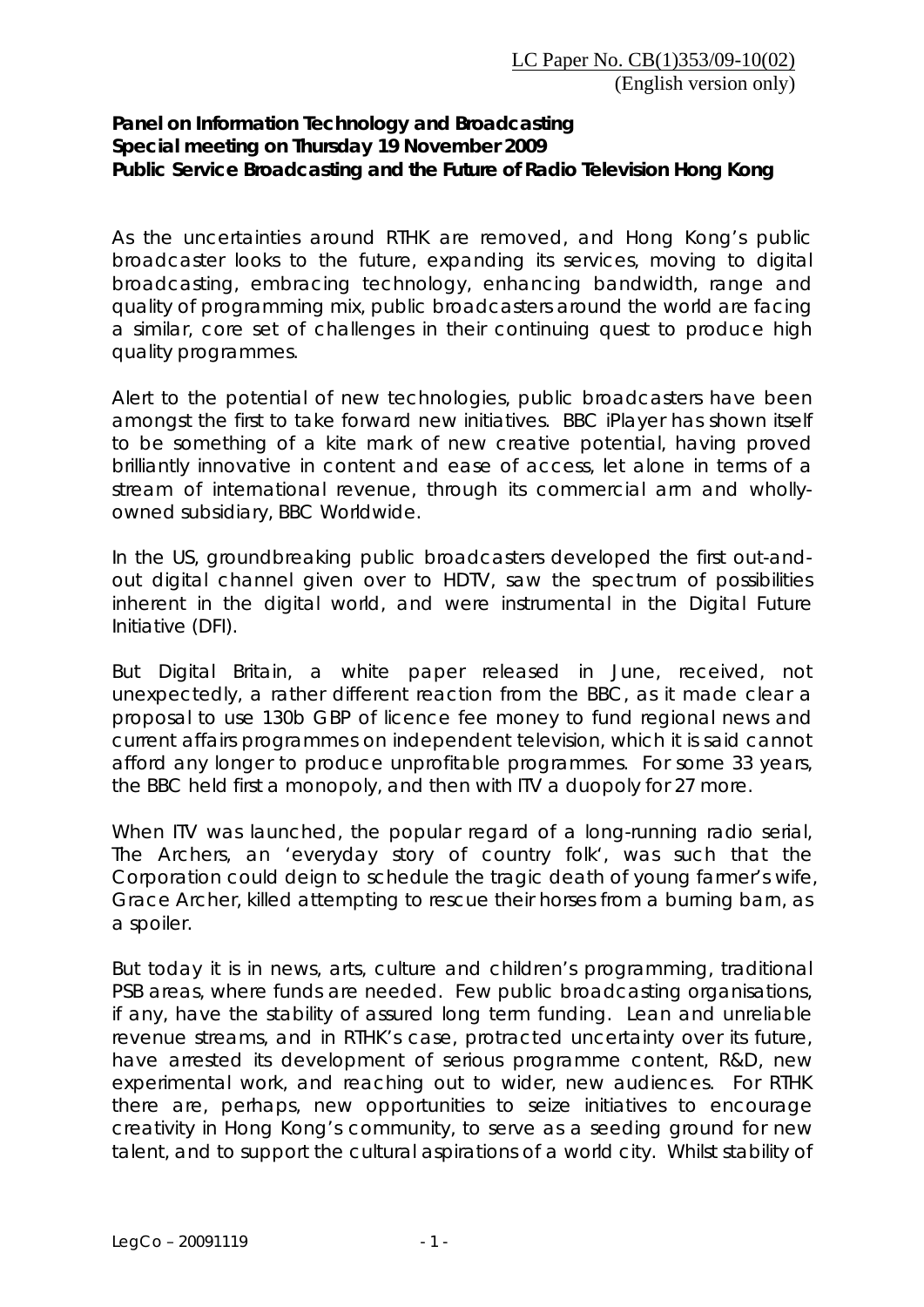adequate revenue may not be the sole determinant of a leading public broadcaster, it is enervating without it, innervating with it.

Public broadcasting's revenue in the US, 2005, amounted to \$1.30 per citizen, in contrast to \$28 per capita in Canada and Australia, \$49 per capita in Japan, \$83 per capita in Britain, and \$85 per capita in Germany. In Hong Kong, 2007, each citizen paid approx US\$8.6 per year for RTHK.

And funding public broadcasting has been seminal to developing society at large: public funding for public good. American public broadcasters brought new content to UHF channels; sought advice from teachers for programme material for use in classrooms across the US; subtitled programmes for the hearing-impaired, and exploited the interactivity of the internet as an educational portal.

Like the BBC website, amongst ten most visited in the UK, the US pbs.org, is one of the most widely used websites in the world. PSB organisations both sides of the Atlantic have travelled faster and further than their commercial counterparts.

Audience expectations continue to evolve. Increasingly today's consumers want informed content, images, films, and arts available bite-sized, on their wristwatches and huge plasma screens.

If RTHK can deftly meet the requirements of an ever more fragmentary broad and narrow-cast environment, of viewers and listeners, and meet their expectations of airtime, of programming when they want it, and through whatever means or platform they choose, and if earmarked resources can be put aside for R&D, the possibilities for strengthening its service to the public and adding value to education, galvanising community engagement and enhancing Hong Kong's media landscape and cultural environment, are legion. It all might sound rather Kiplingesque, but rapidity of technological change has brought new challenges and meant the old shibboleths of broadcasting no longer have currency save for Reithian moral imperatives: quality and trust.

RTHK can continue to earn the trust and confidence of Hong Kong people, to build on its 80-year storied history, its record of public service, its reputation for quality programming, production capacity, and its trusted, unfettered editorial – the spine of RTHK. It has new opportunities now to build on its accomplishments.

PSB organisations in the US are some of the most trusted national institutions, and perhaps it is no coincidence that when the BBC's new Charter took effect in 2007, it marked what it saw as a radical change to the way the Corporation was governed, and the BBC Trust became its new governing body.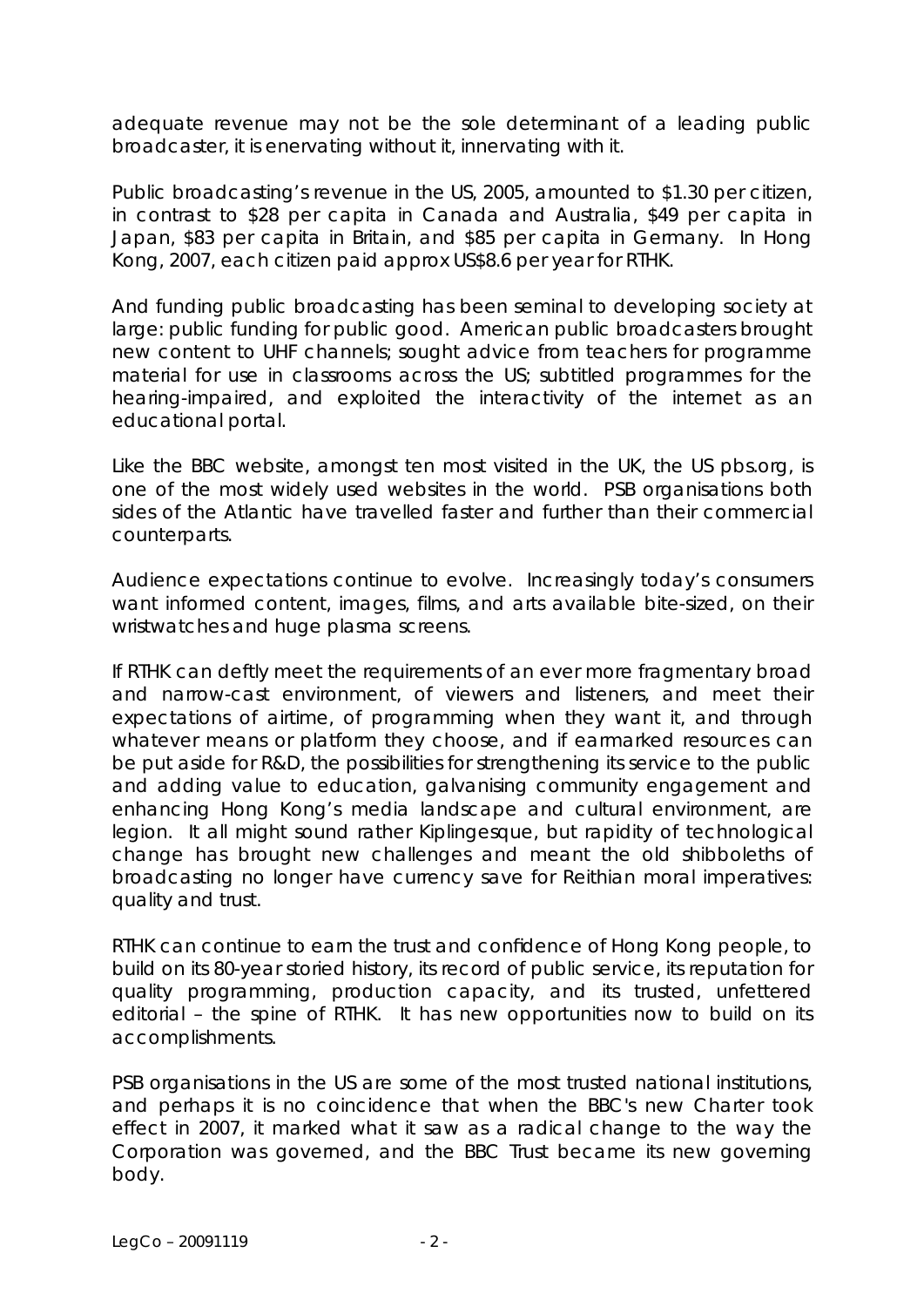The BBC Board of Governors' powers were divided, replaced by two separate new bodies – the BBC Trust and an Executive Board. Subsequent changes were seen as largely positive for a Corporation taken aback by a dispute with Government over Iraq and censured in a subsequent review by Lord Hutton.

Dual roles as cheerleader and regulator did not sit easily, it was said, in a public organisation of the scale and complexity as the BBC. It lacked clarity and accountability.

Forewarnings were made to the Corporation of it needing to remain true to its public service broadcasting values, rather than pursue commercial interests. "It should not play copycat or chase ratings for ratings' sake," Tessa Jowell, Culture Secretary, said at the time. In essence it was left intact, said the Times Media Editor of the day, and it remained largely free to govern itself. Today, there are signs of the BBC not entirely heeding the Secretary's advice, and criticisms of it discarding core PSB programming to digital projects.

The question inevitably asked of public service broadcasters is to what extent they are broadcasting organisations per se, or primarily serve as platform for stakeholder interests. Seen as a public good, keeping faith with the ideology of PSB no doubt, but is their primary objective that of their own making, all be it informed by advisory groups and critical insights from user groups, or that of furthering the objectives of stakeholders? Whose interests are being advanced? Recent changes driven by Mark Thompson, Director-general at the BBC, for instance, were seen by some as not sitting well with the Corporation's journalistic provenance, nor with the Reithian dictum to 'educate, entertain and inform'. But then Reith held to the moral high ground, identified the BBC with the political establishment of the time whilst insisting upon its operational independence from political pressures.

Public broadcasting was born with the BBC in 1926, France and Italy made the transition to public service broadcasting in the 1960s and 70s, so too West Germany, Spain, Portugal and Greece. With broader political change and the transition to democracy, the emergence of PSB began in Eastern European Counties after 1989. France, Conseil Superieur de l'Audiovisuel, remains a strong public broadcaster, promoting quality and diversity, the French language and culture. Australia's ABC showed the potential, integrity and values of public service radio as early as 1932 with its broadcasting of the Bodyline tour.

But the questions are defining and determine the way PSBs are structured, organised and financed. They move the debate beyond a transmission model of broadcasting, to one of strategic concern necessary in public service communication, and in balancing sometimes contrary interests. Without addressing those there remains confusion and potential for recurrent